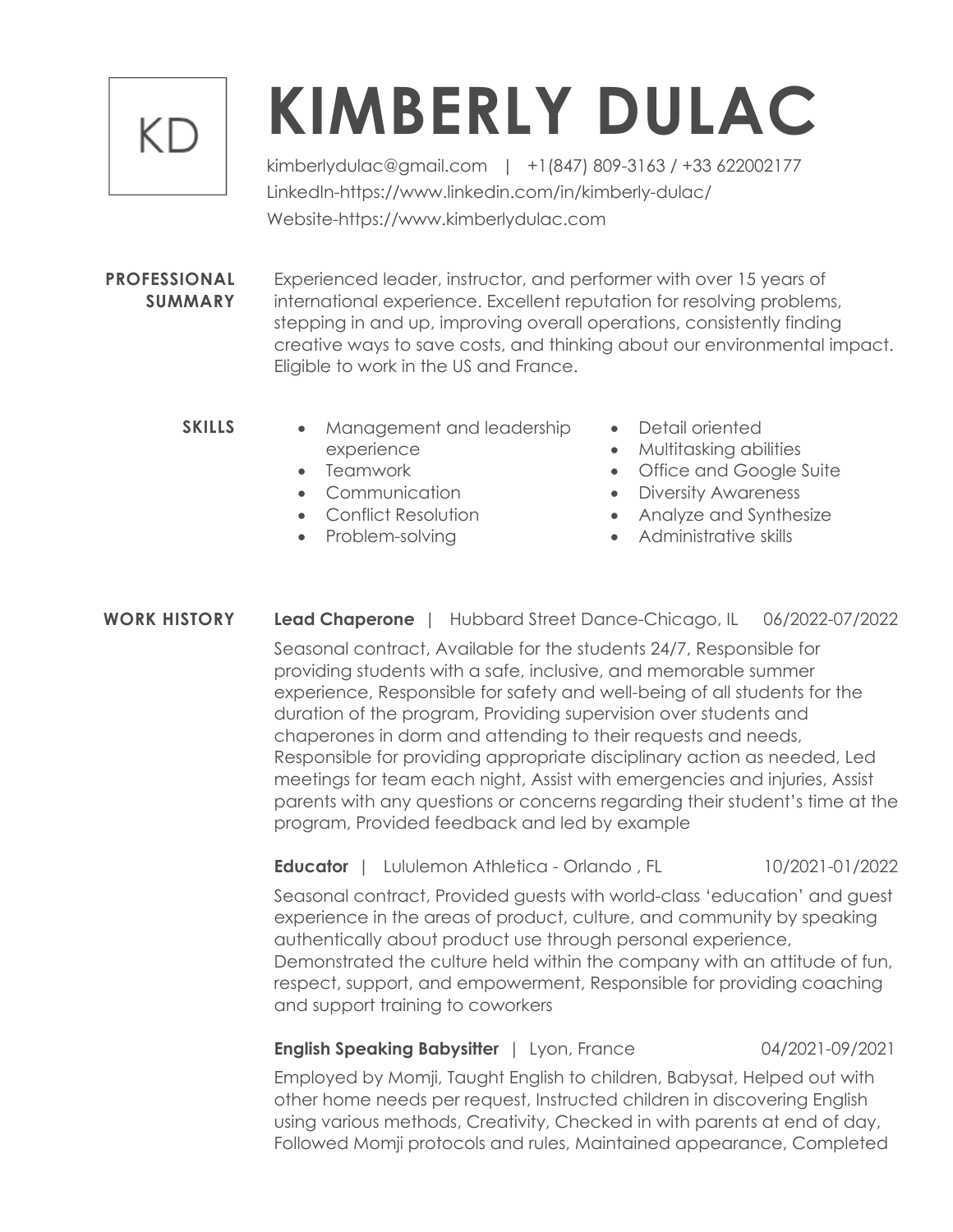required training, Ensured hours and timetable were correct

**Lead Principal** | Walt Disney World - Orlando, FL 06/2012 -12/2020

Office manager, dancer, and aerialist in The Festival of the Lion King and performer in shows and special events, including filmings, across Disney property. As the equity lead for The Festival of the Lion King, Managed equity performers, Created and adjusted schedules, Communicated with management and fellow performers, Ensured union rules were followed, Entered pay for performers, Attended meetings, Prepared orientation materials for new performers, Responsible for training new leads, Gave feedback to management about operations, Utilized Microsoft Office Suite

**Dance Captain/Performer** | Universal Studios Orlando - Orlando, FL 11/2013 – 12/2020

Performed, Taught and corrected choreography, Emailed end of day notes, Filed notes from performances, Gave feedback after each performance, Followed rules and guideline, Remained timely, Attended meetings, Communicated with management and directorship, Participated in live and filmed special events for the property

#### **Event Production Manager and Performer** | Live and Filmed Events 1/2016 – 1/2020

Managed live and recorded entertainment events, Performed in live and recorded events, Created schedules and timetables, Created and set choreography, Completed follow up reports, Adjusted pay and schedule as needed, Ensured tasks were completed on time, Attendance of meetings and rehearsals before event, Ensured all equipment was prepared and in working order, Took photos and video, Assisted with creative content, Maintained personal and costumed appearance, Assisted with set up for productions (lights, sounds, staging), Provided communication between parties, Events ranged in size and location, Smaller live events to large national tv productions

#### **Marketing and Production Manager** | Unity Productions - Orlando , FL 1/2015 – 10/2020

Responsible for planning and organizing events, Negotiated and agreed on budgets with clients, Organized trainings and auditions for new performers, Collaborated with clients and managers, Created schedules and timetables, Researched possible events and venues, Posted on social media, Designed monthly e-mail blasts

**Assistant Manager** | Bistro Clo Clo - Orlando, FL 03/2014 - 01/2015 Completed open and closing duties, created schedules for front of house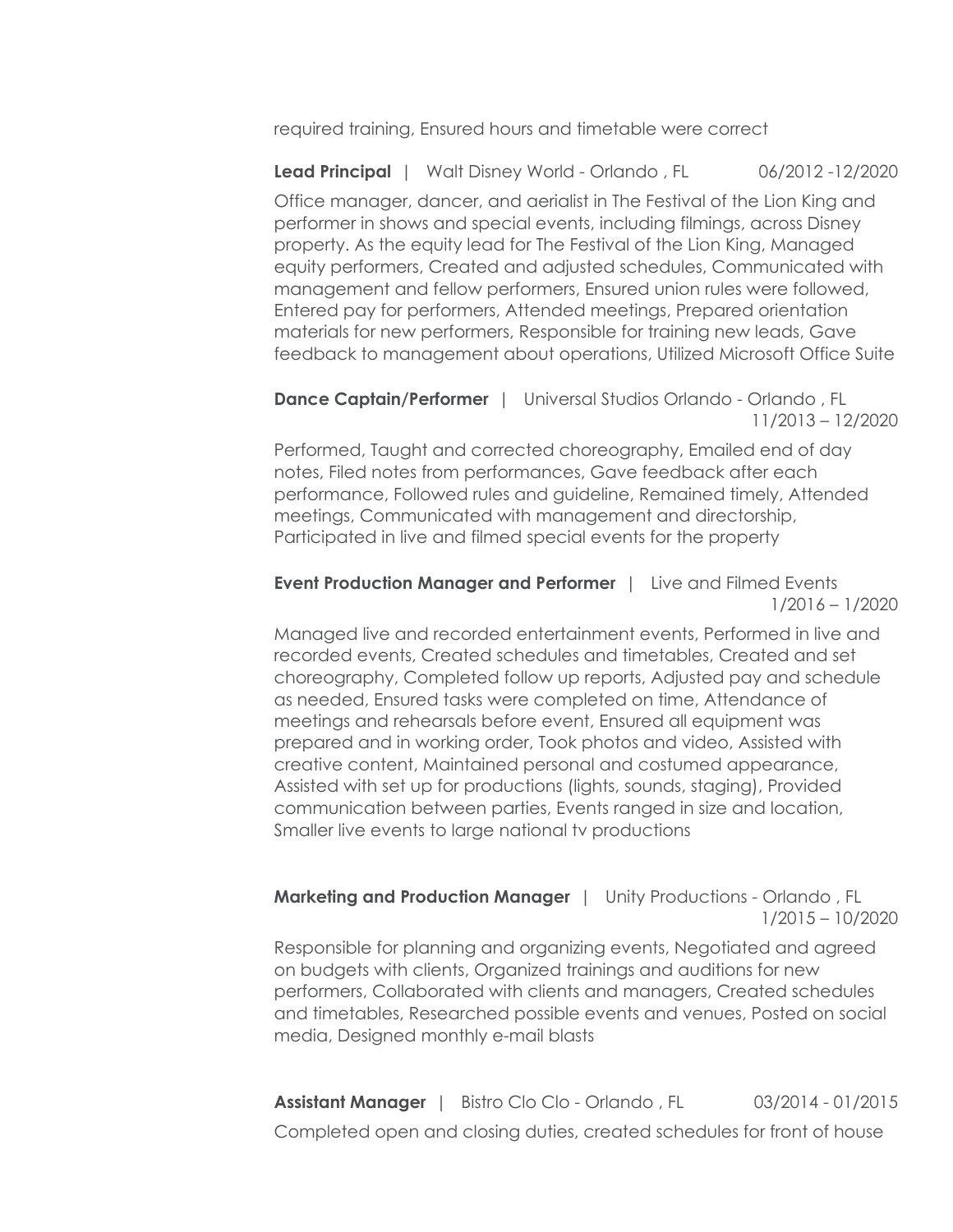staff, Was knowledgeable of menu and proper procedures, Created menus, Ordered supplies, Interviewed new hires, Was responsible for weekly tip-out reports, team-building, maintaining look and appearance, and training

#### **Dancer/Dance Teacher** | Joffrey Ballet - Chicago, IL 08/2005 - 06/2011

Provided instruction to students in classes, Enforced rules about etiquette and uniform, Taught groups of up to 30 students, Gave each student attention and feedback, Utilized different styles of teaching to accommodate students of all capabilities, Choreographed numbers for recital, Created healthy and safe learning environment

**Dancer** | DanceWorks Chicago - Chicago, IL 08/2008 - 01/2011

Taught and set choreography, Attended daily class, Attended meetings and work-related events, Maintained appearance, Followed theatre guidelines and etiquette, Ensured sure costumes were ready, Helped with all duties on tour in the U.S. and Europe, Taught master classes to students and outreach programs in U.S. and Europe, Coordinated with choreographers and directors to enhance and refine movement, Created movement and sequence with choreographers, Picked up choreography easily and remained flexible, Developed relationships with different dance professionals

### **EDUCATION** Brandman University, Irvine, CA (2020) **Bachelor of Arts**: Organizational Leadership-Summa Cum Laude **Undergraduate Certificate**: Paralegal

Valencia College, Orlando, FL (2017)

**Associate of Arts**: General Studies-High Honors

University of North Carolina School of The Arts, Winston-salem, NC **High School Diploma**: Majored in Ballet, Awarded Dean's Scholarship and NC Scholar

- **ACCOMPLISHMENTS** 500 hour + Certified Yoga Teacher
	- Recipient of the Quarterly Award from Walt Disney World
	- Recipient of a Grape Soda Award for Environmentality
	- Recipient of Disney's Four Keys Recognitions for Safety, Courtesy, Show, and Efficiency
	- Performed on world famous stages and have worked with renowned choreographers such as Twyla Tharp and Robert Battle
	- Recipient of \$250 Grant to National Resources Defense Council through Disney Voluntears Work